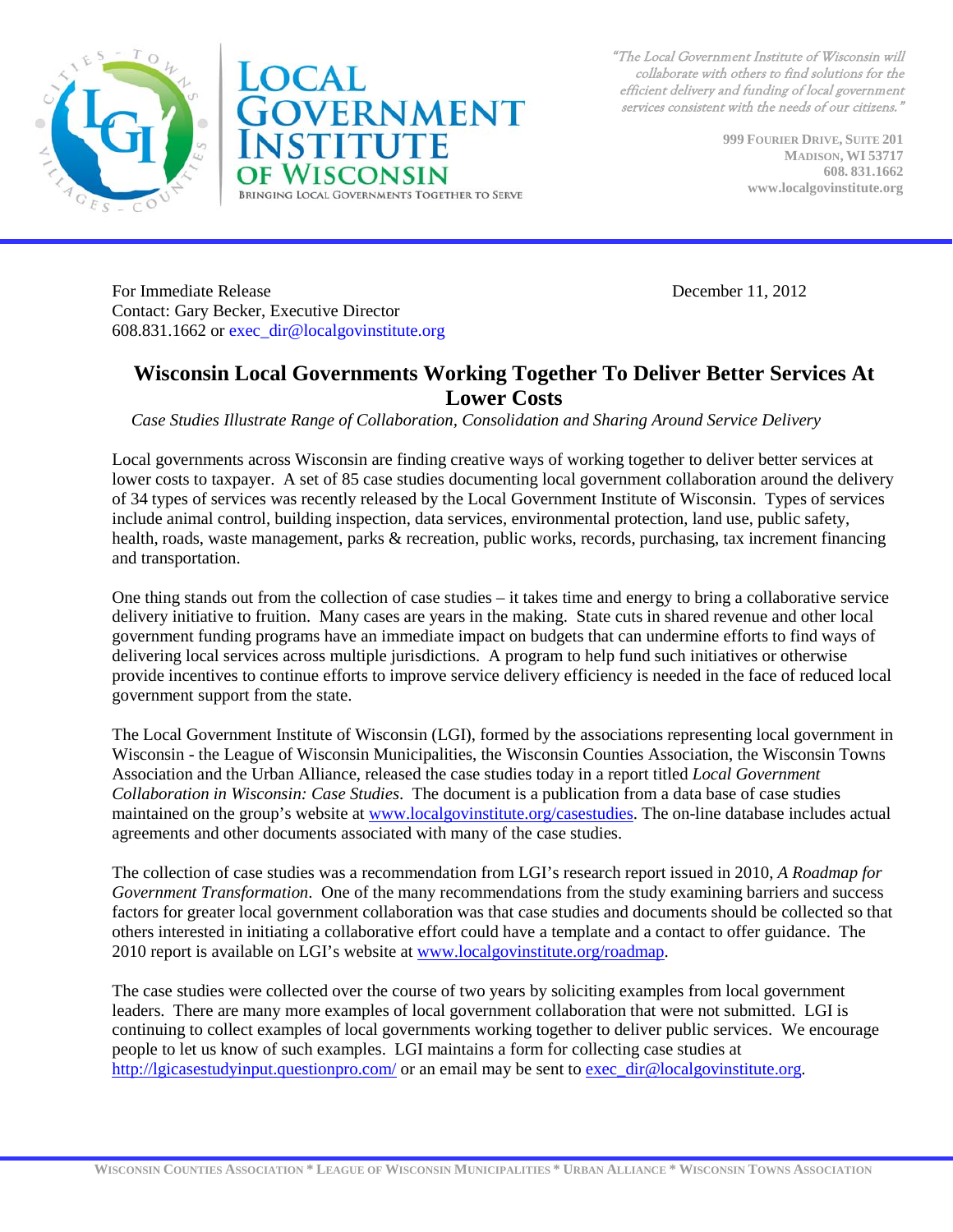

Page 2

This report is part of an on-going effort by LGI to encourage examining the ways in which local government services are delivered within an area including the quality and cost of those services. The ability of local governments to cooperate regionally and the efficiency of local service delivery are key components affecting the economic competitiveness of Wisconsin. Other on-going efforts by LGI include co-hosting a Lean Government Conference with the Wisconsin Center for Performance Excellence, hosting occasional workshops and webinars and conducting research.

*Local Government Collaboration in Wisconsin: Case Studies* is available either as a free download or hard copy purchase from the LGI website - [www.localgovinstitute.org/casestudies2012.](http://www.localgovinstitute.org/casestudies2012)

####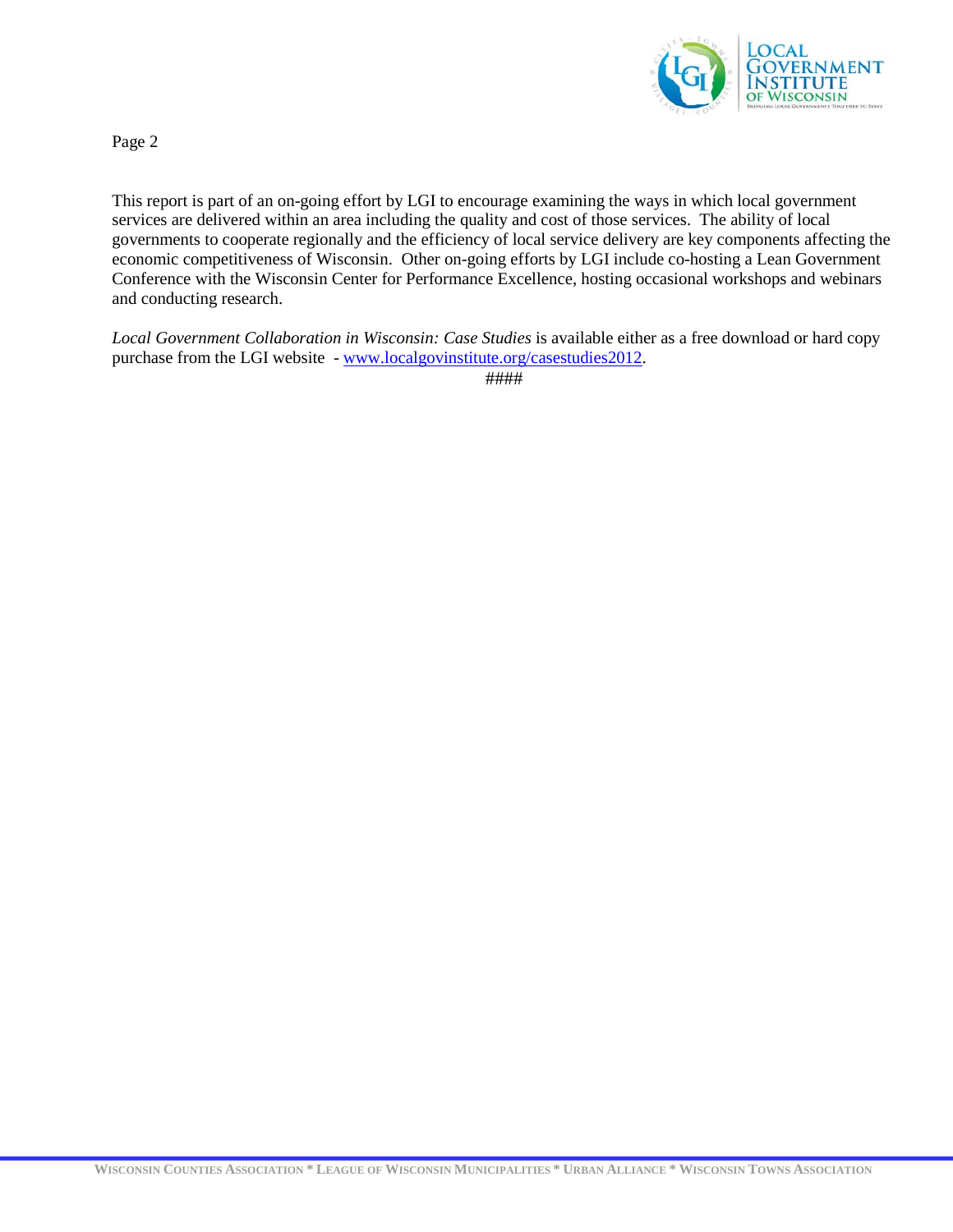# Local Government Institute of Wisconsin Board Contact List 12/11/2012

### **Voting Board Members**

| <b>Name</b>            | <b>Lance Pliml</b>                            | Timothy M. Hanna (Sec/Treasurer)                                                                   | Jerry Wehrle (President)                                                            | Jim Tipple                         |
|------------------------|-----------------------------------------------|----------------------------------------------------------------------------------------------------|-------------------------------------------------------------------------------------|------------------------------------|
| <b>Representing</b>    | Wisconsin Counties Association                | Alliance of Cities                                                                                 | League of Wisconsin Municipalities                                                  | League of Wisconsin Municipalities |
| <b>Date Appointed</b>  | November 12, 2007                             | Nov. 12, 2007                                                                                      | Nov. 12, 2007                                                                       | November 12, 2007                  |
| <b>Initial Term</b>    | Two Year; Jim Dwyer 2007-4/12                 | Three Year, re-appointed 4/2010                                                                    | Two Year - Wehrle re-appointed 11/09 & 08/1 One Year - First year filled by D'Amato |                                    |
| <b>Term Expires</b>    | Apr-15                                        | Apr-13                                                                                             | Apr-15                                                                              | Apr-14                             |
| Organization           | Wood County Board                             | Appleton, City of                                                                                  | Lancaster, City of                                                                  | Wausau, City of                    |
| Title                  | Chair                                         | Mayor                                                                                              | Mayor                                                                               | Mayor                              |
| <b>Business Street</b> | 4030 Woodhaven Court                          | 100 N. Appleton St.                                                                                | 210 S. Madison St.                                                                  | 407 Grant St.                      |
| <b>City State Zip</b>  | Wisconsin Rapids, WI 54494                    | Appleton, WI 54911-4799                                                                            | Lancaster, WI 53813                                                                 | Wausau, WI 54403-4783              |
| <b>Business Phone</b>  | (715) 213-4002                                | (920) 832-6400                                                                                     | (608) 723-4246                                                                      | (715) 261-6800                     |
| <b>Home Phone</b>      | (715) 421-4001                                |                                                                                                    | (608) 723-4922                                                                      |                                    |
| <b>Mobile Phone</b>    |                                               |                                                                                                    |                                                                                     |                                    |
| <b>Email Address</b>   | plimII@firstweber.com                         | mayor@appleton.org                                                                                 | jjwehrle@pcii.net                                                                   | jtipple@mail.ci.wausau.wi.us       |
|                        |                                               |                                                                                                    |                                                                                     |                                    |
| <b>Name</b>            | Dennis O'Loughlin (V. Pres.)                  | <b>Terry McMahon</b>                                                                               | <b>William Mielke</b>                                                               | Jean Jacobson                      |
| <b>Representing</b>    | <b>Wisconsin Counties Association</b>         | <b>Wisconsin Towns Association</b>                                                                 | Public                                                                              | Public                             |
| <b>Date Appointed</b>  | Nov. 12, 2007                                 | Nov. 12, 2007                                                                                      | May 30, 2008                                                                        | July 30, 2008                      |
| <b>Initial Term</b>    | One Year - re-appointed 4/08, 4/11            | Three Year - re-appointed 4/10                                                                     | One Year (staggered) - reappointed 05/09 & 05/12                                    | Two Year - reappointed June 10     |
| <b>Term Expires</b>    | Apr-14                                        | Apr-13                                                                                             | $May-15$                                                                            | Jul-13                             |
| Organization           | Dane County Board                             | Yorkville, Town of - Racine County                                                                 | <b>Ruekert-Mielke</b>                                                               | Norway, Town of - Racine County    |
| <b>Title</b>           | Supervisor                                    | Supervisor                                                                                         | President/CEO                                                                       | <b>Town Chair</b>                  |
| <b>Business Street</b> | 3934 Partridge Rd                             | 18114 52nd Road                                                                                    | W233 N2080 Ridgeview Parkway                                                        | 6119 Heg Park Rd.                  |
| <b>City State Zip</b>  | DeForest, WI 53532                            | Union Grove, WI 53182                                                                              | Waukesha, WI 53188-1020                                                             | Wind Lake, WI 53185                |
| <b>Business Phone</b>  |                                               | (262) 878-2981                                                                                     | (262) 542-5733                                                                      |                                    |
| <b>Home Phone</b>      | (608) 846-1851                                |                                                                                                    |                                                                                     | (262) 895-4684                     |
| <b>Mobile Phone</b>    | (608) 225-6562                                |                                                                                                    |                                                                                     | (262) 930-4778                     |
| <b>Email Address</b>   | dosonow2005@yahoo.com                         | lazyhorse@wi.net                                                                                   | wmielke@ruekert-mielke.com                                                          | pjacobson1@wi.rr.com               |
|                        |                                               |                                                                                                    |                                                                                     |                                    |
| Name                   | <b>Larry MacDonald</b>                        |                                                                                                    |                                                                                     |                                    |
| <b>Representing</b>    | Public                                        | The initial terms for the "association directors" are staggered as follows:                        |                                                                                     |                                    |
| <b>Date Appointed</b>  | February 2, 2012                              | * The WCA and the League will each appoint a director for a one-year term and a two-year           |                                                                                     |                                    |
| <b>Initial Term</b>    | Three Year (staggered), Darryl Mayfield 2009- | term.                                                                                              |                                                                                     |                                    |
| <b>Term Expires</b>    | $Feb-15$                                      | * The WTA and the Alliance will each appoint a director for a three-year term.                     |                                                                                     |                                    |
| Organization           | City of Bayfield                              | * The three "public directors" will be appointed to staggered three-year terms, so that one        |                                                                                     |                                    |
| <b>Title</b>           | Mayor                                         | term expires each year.                                                                            |                                                                                     |                                    |
| <b>Business Street</b> | 125 South First Street, PO Box 1170           |                                                                                                    |                                                                                     |                                    |
| <b>City State Zip</b>  | Bayfield, WI 54814                            | After the initial terms, all directors will serve a term of three years, without limitation on the |                                                                                     |                                    |
| <b>Business Phone</b>  | (715) 779-5712                                | number of terms.                                                                                   |                                                                                     |                                    |
| <b>Home Phone</b>      |                                               |                                                                                                    |                                                                                     |                                    |
| <b>Mobile Phone</b>    |                                               |                                                                                                    |                                                                                     |                                    |
| <b>Email Address</b>   | bayfieldmayor@gmail.com                       |                                                                                                    |                                                                                     |                                    |